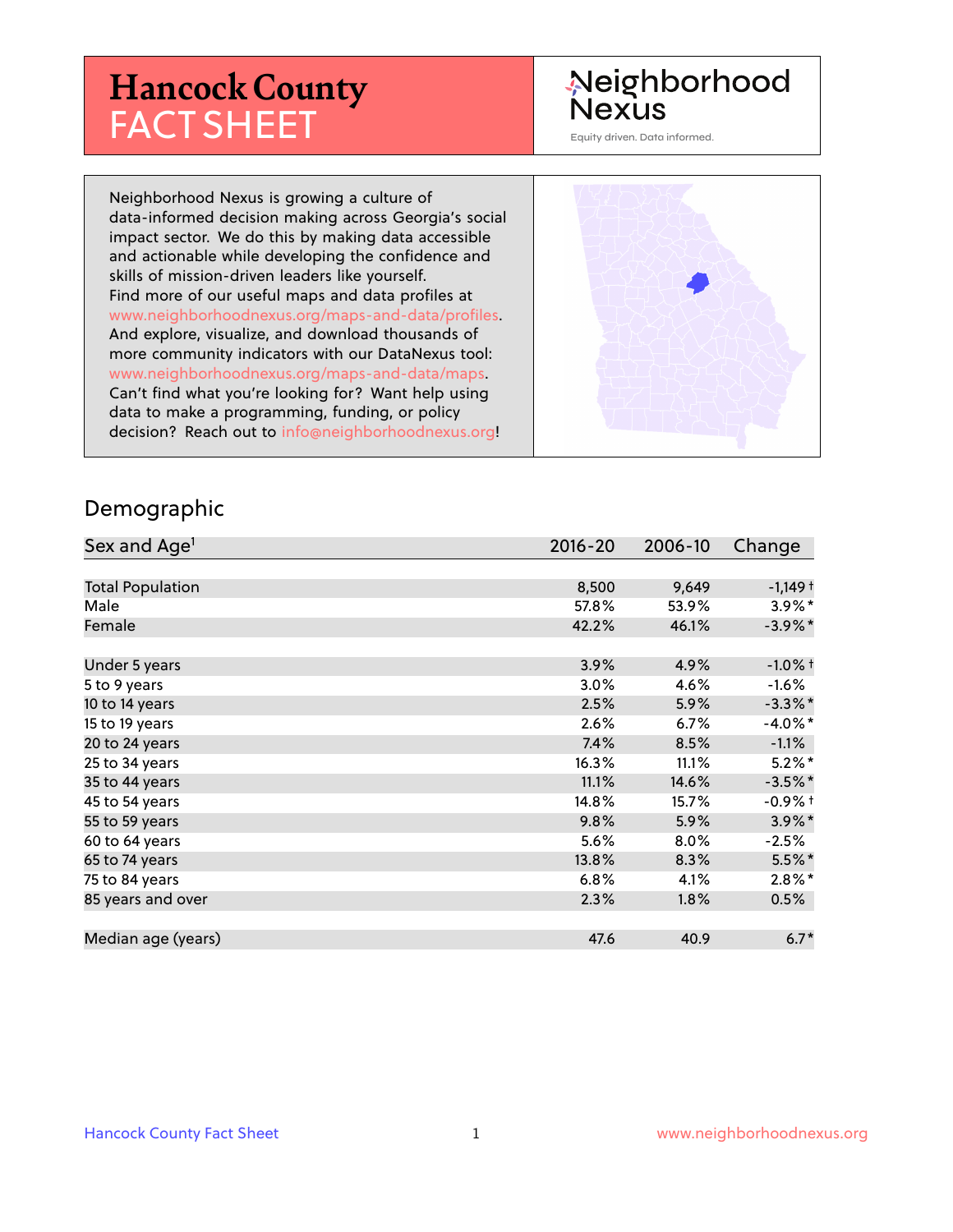# Demographic, continued...

| Race <sup>2</sup>                                   | $2016 - 20$ | 2006-10 | Change                |
|-----------------------------------------------------|-------------|---------|-----------------------|
| <b>Total population</b>                             | 8,500       | 9,649   | $-1,149$ <sup>+</sup> |
| One race                                            | 99.6%       | 100.0%  | $-0.4%$               |
| White                                               | 24.6%       | 14.3%   | 10.2%*                |
| <b>Black or African American</b>                    | 72.2%       | 85.2%   | $-12.9%$ *            |
| American Indian and Alaska Native                   | 0.0%        | 0.0%    | 0.0%                  |
| Asian                                               | 1.4%        | 0.3%    | $1.2\%$ *             |
| Native Hawaiian and Other Pacific Islander          | 0.1%        | 0.0%    | 0.1%                  |
| Some other race                                     | 1.2%        | 0.3%    | $0.9\%$ *             |
| Two or more races                                   | 0.4%        | 0.0%    | 0.4%                  |
| Race alone or in combination with other race(s) $3$ | $2016 - 20$ | 2006-10 | Change                |
| Total population                                    | 8,500       | 9,649   | $-1,149$ <sup>+</sup> |
| White                                               | 25.0%       | 14.3%   | 10.7%*                |
| <b>Black or African American</b>                    | 72.7%       | 85.2%   | $-12.5%$ *            |
| American Indian and Alaska Native                   | 0.2%        | 0.0%    | 0.2%                  |
| Asian                                               | 1.6%        | 0.3%    | $1.3\%$ *             |
| Native Hawaiian and Other Pacific Islander          | 0.3%        | 0.0%    | 0.3%                  |
| Some other race                                     | 1.2%        | 0.3%    | $0.9\%$ *             |
| Hispanic or Latino and Race <sup>4</sup>            | $2016 - 20$ | 2006-10 | Change                |
| <b>Total population</b>                             | 8,500       | 9,649   | $-1,149$ <sup>+</sup> |
| Hispanic or Latino (of any race)                    | 1.5%        | 0.5%    | $1.0\%$ *             |
| Not Hispanic or Latino                              | 98.5%       | 99.5%   | $-1.0\%$ *            |
| White alone                                         | 24.4%       | 14.0%   | 10.5%*                |
| Black or African American alone                     | 72.1%       | 85.2%   | $-13.0\%$ *           |
| American Indian and Alaska Native alone             | 0.0%        | 0.0%    | 0.0%                  |
| Asian alone                                         | 1.4%        | 0.3%    | $1.2\%$ *             |
| Native Hawaiian and Other Pacific Islander alone    | 0.1%        | 0.0%    | 0.1%                  |
| Some other race alone                               | 0.0%        | 0.1%    | $-0.1%$               |
| Two or more races                                   | 0.4%        | 0.0%    | 0.4%                  |
| U.S. Citizenship Status <sup>5</sup>                | $2016 - 20$ | 2006-10 | Change                |
| Foreign-born population                             | 223         | 268     | $-45$                 |
| Naturalized U.S. citizen                            | 6.3%        | 84.3%   | $-78.1\%$ *           |
| Not a U.S. citizen                                  | 93.7%       | 15.7%   | 78.1%*                |
| Citizen, Voting Age Population <sup>6</sup>         | $2016 - 20$ | 2006-10 | Change                |
|                                                     |             |         |                       |
| Citizen, 18 and over population                     | 7,431       | 7,689   | $-258*$               |
| Male                                                | 57.9%       | 55.0%   | $2.9\%*$              |
| Female                                              | 42.1%       | 45.0%   | $-2.9\%$ *            |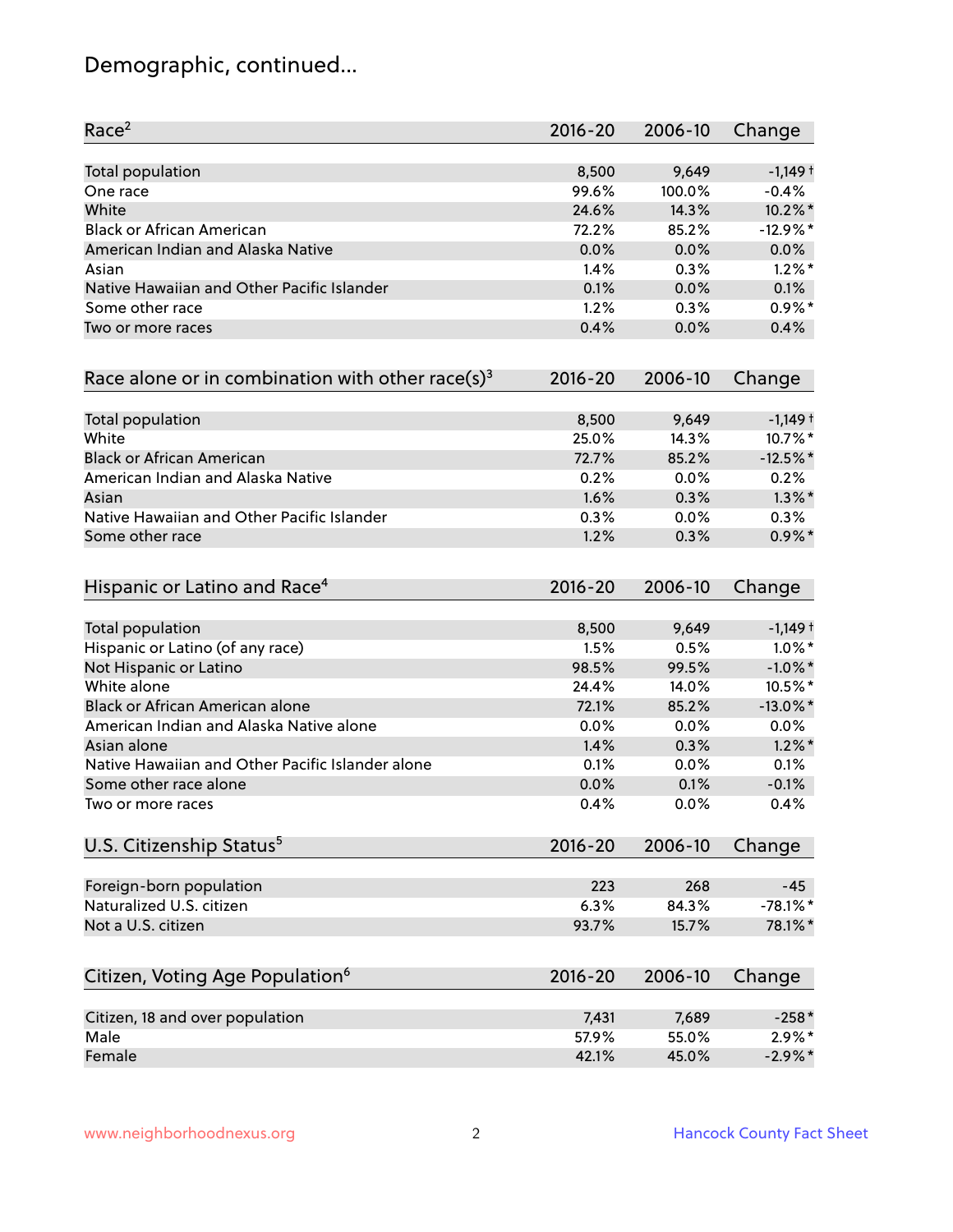#### Economic

| Income <sup>7</sup>                                 | $2016 - 20$ | 2006-10 | Change             |
|-----------------------------------------------------|-------------|---------|--------------------|
|                                                     |             |         |                    |
| All households                                      | 3,072       | 2,907   | 165                |
| Less than \$10,000                                  | 9.8%        | 15.1%   | $-5.3%$            |
| \$10,000 to \$14,999                                | 6.2%        | 13.9%   | $-7.7%$ *          |
| \$15,000 to \$24,999                                | 19.0%       | 27.2%   | $-8.3\%$ *         |
| \$25,000 to \$34,999                                | 19.6%       | 13.5%   | 6.1%               |
| \$35,000 to \$49,999                                | 14.3%       | 12.4%   | 1.9%               |
| \$50,000 to \$74,999                                | 10.0%       | 12.7%   | $-2.7%$            |
| \$75,000 to \$99,999                                | 7.4%        | 2.0%    | 5.5%*              |
| \$100,000 to \$149,999                              | 9.4%        | 2.6%    | 6.8%               |
| \$150,000 to \$199,999                              | 1.8%        | 0.4%    | $1.4\%$ *          |
| \$200,000 or more                                   | 2.5%        | 0.2%    | $2.3\%$ *          |
| Median household income (dollars)                   | 32,914      | 22,283  | 10,631*            |
| Mean household income (dollars)                     | 53,687      | 30,209  | 23,478*            |
| With earnings                                       | 64.3%       | 61.5%   | 2.7%               |
| Mean earnings (dollars)                             | 51,752      | 31,578  | 20,175*            |
| <b>With Social Security</b>                         | 42.5%       | 40.5%   | 2.1%               |
| Mean Social Security income (dollars)               | 21,287      | 12,742  | 8,544*             |
| With retirement income                              | 27.6%       | 20.8%   | 6.9%               |
| Mean retirement income (dollars)                    | 24,951      | 13,434  | $11,517*$          |
| With Supplemental Security Income                   | 10.3%       | 11.8%   | $-1.5%$            |
| Mean Supplemental Security Income (dollars)         | 11,325      | 7,068   | $4,257*$           |
| With cash public assistance income                  | 0.2%        | 0.2%    | $-0.0%$            |
| Mean cash public assistance income (dollars)        | (X)         | 200     | $(X)$ <sup>+</sup> |
| With Food Stamp/SNAP benefits in the past 12 months | 23.9%       | 21.7%   | 2.3%               |
|                                                     |             |         |                    |
| Families                                            | 1,930       | 1,763   | 167                |
| Less than \$10,000                                  | 3.7%        | 7.4%    | $-3.7%$            |
| \$10,000 to \$14,999                                | 3.9%        | 11.7%   | $-7.7%$            |
| \$15,000 to \$24,999                                | 16.1%       | 28.5%   | $-12.4\%$ *        |
| \$25,000 to \$34,999                                | 20.3%       | 15.8%   | 4.5%               |
| \$35,000 to \$49,999                                | 9.9%        | 14.4%   | $-4.5%$            |
| \$50,000 to \$74,999                                | 13.1%       | 15.9%   | $-2.9%$            |
| \$75,000 to \$99,999                                | 11.6%       | 2.0%    | $9.6\%$ *          |
| \$100,000 to \$149,999                              | 14.6%       | 3.4%    | 11.2%              |
| \$150,000 to \$199,999                              | 2.8%        | 0.6%    | $2.2\%$ *          |
| \$200,000 or more                                   | 4.0%        | 0.3%    | $3.7\%$ *          |
| Median family income (dollars)                      | 47,500      | 27,168  | 20,332*            |
| Mean family income (dollars)                        | 70,430      | 35,060  | 35,369*            |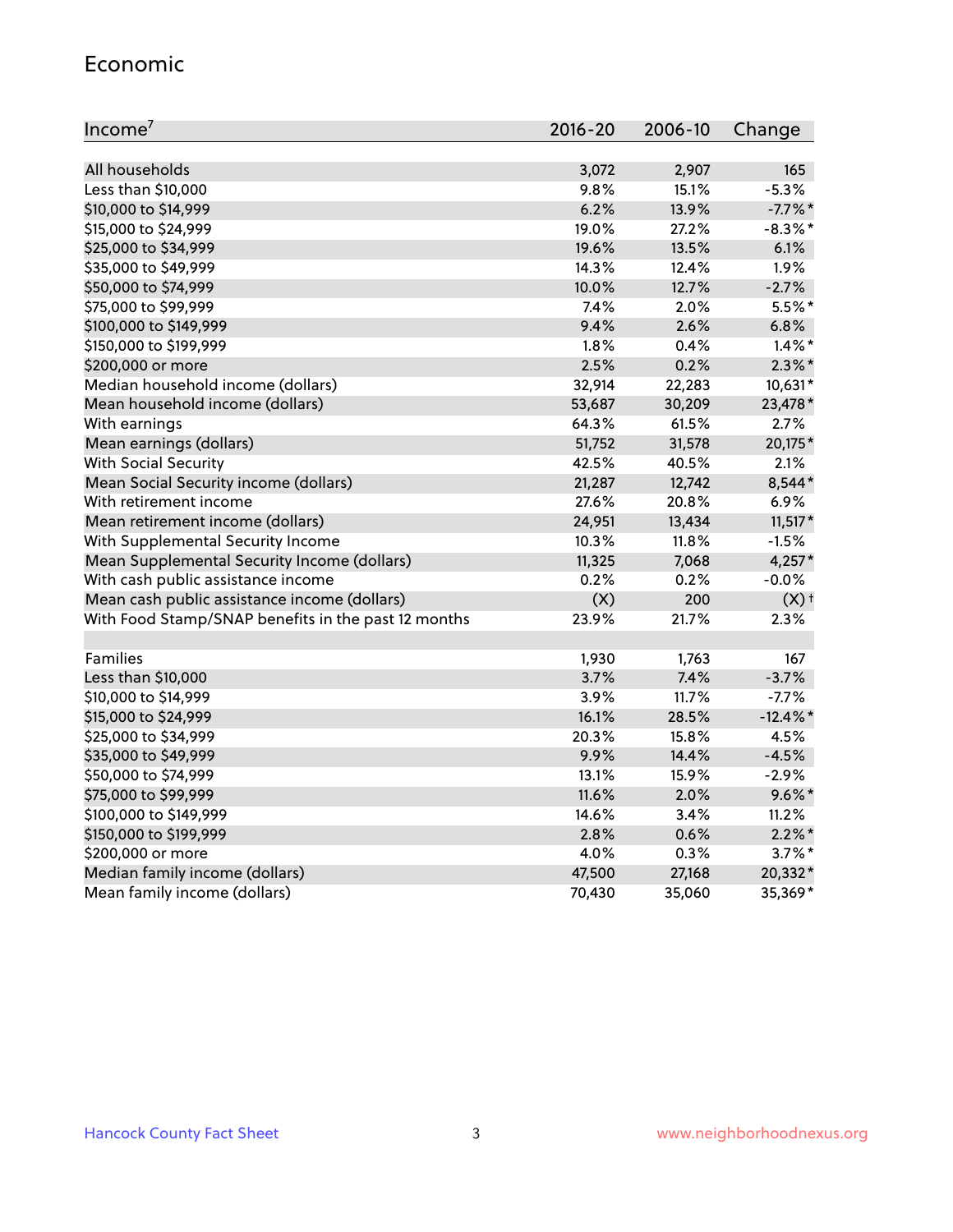#### Economic, continued...

| Income, continued <sup>8</sup>                                        | $2016 - 20$ | 2006-10 | Change             |
|-----------------------------------------------------------------------|-------------|---------|--------------------|
|                                                                       |             |         |                    |
| Nonfamily households                                                  | 1,142       | 1,144   | $-2$               |
| Median nonfamily income (dollars)                                     | 23,500      | 18,298  | 5,202              |
| Mean nonfamily income (dollars)                                       | 25,276      | 21,604  | 3,672              |
| Median earnings for workers (dollars)                                 | 27,340      | 19,191  | 8,149*             |
| Median earnings for male full-time, year-round workers                | 36,607      | 26,837  | 9,770              |
| (dollars)                                                             |             |         |                    |
| Median earnings for female full-time, year-round workers<br>(dollars) | 28,697      | 21,223  | $7,474*$           |
| Per capita income (dollars)                                           | 17,802      | 10,925  | 6,876*             |
|                                                                       |             |         |                    |
| Families and People Below Poverty Level <sup>9</sup>                  | 2016-20     | 2006-10 | Change             |
|                                                                       |             |         |                    |
| <b>All families</b>                                                   | 20.3%       | 26.7%   | $-6.4%$            |
| With related children under 18 years                                  | 37.4%       | 39.1%   | $-1.7%$            |
| With related children under 5 years only                              | 12.7%       | 66.3%   | $-53.6%$           |
| Married couple families                                               | 4.7%        | 17.7%   | $-13.0%$           |
| With related children under 18 years                                  | 0.0%        | 25.7%   | $-25.7%$           |
| With related children under 5 years only                              | 0.0%        | 0.0%    | 0.0%               |
| Families with female householder, no husband present                  | 47.5%       | 34.7%   | 12.7%              |
| With related children under 18 years                                  | 54.3%       | 44.1%   | 10.3%              |
| With related children under 5 years only                              | 17.3%       | 71.8%   | $-54.5%$           |
| All people                                                            | 24.6%       | 26.8%   | $-2.3%$            |
| Under 18 years                                                        | 40.2%       | 37.3%   | 2.9%               |
| Related children under 18 years                                       | 39.5%       | 37.3%   | 2.2%               |
| Related children under 5 years                                        | 42.5%       | 46.6%   | $-4.1%$            |
| Related children 5 to 17 years                                        | 37.8%       | 34.3%   | 3.5%               |
| 18 years and over                                                     | 21.8%       | 23.7%   | $-1.9%$            |
| 18 to 64 years                                                        | 24.7%       | 24.2%   | 0.6%               |
| 65 years and over                                                     | 16.6%       | 21.7%   | $-5.1%$            |
| People in families                                                    | 22.2%       | 25.9%   | $-3.7%$            |
| Unrelated individuals 15 years and over                               | 33.7%       | 31.1%   | 2.6%               |
|                                                                       |             |         |                    |
| Non-Hispanic white people                                             | 4.2%        | 12.7%   | $-8.5%$            |
| Black or African-American people                                      | 33.0%       | 28.8%   | 4.1%               |
| Asian people                                                          | $0.0\%$     | 0.0%    | $0.0\%$            |
| Hispanic or Latino people                                             | 5.0%        | (X)     | $(X)$ <sup>+</sup> |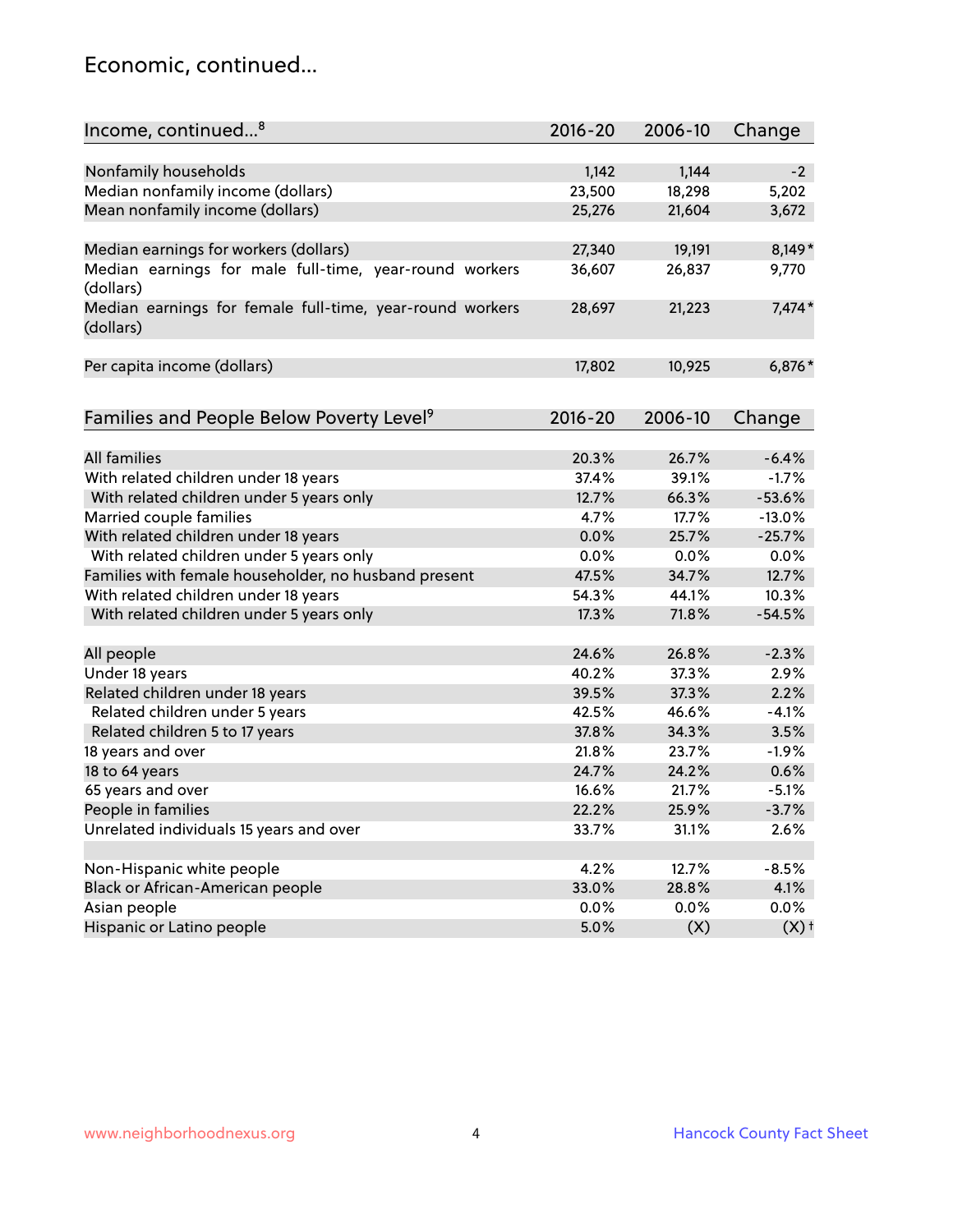# Employment

| Employment Status <sup>10</sup>                                                                          | 2010          | 2020          | Change            |
|----------------------------------------------------------------------------------------------------------|---------------|---------------|-------------------|
| In Labor Force                                                                                           | 2,532         | 3,104         | 3,104             |
| <b>Unemployment Rate</b>                                                                                 | 8.8%          | 22.9%         | $-14.1%$          |
| Industry <sup>11</sup>                                                                                   | $2016 - 20$   | 2006-10       | Change            |
|                                                                                                          |               |               |                   |
| Civilian employed population 16 years and over<br>Agriculture, forestry, fishing and hunting, and mining | 2,350<br>3.3% | 2,910<br>3.8% | $-560$<br>$-0.5%$ |
| Construction                                                                                             | 8.6%          | 3.1%          | $5.5\%$ *         |
| Manufacturing                                                                                            | 8.2%          | 21.0%         | $-12.8%$          |
| Wholesale trade                                                                                          | 2.8%          | 0.9%          | 1.9%              |
| Retail trade                                                                                             | 10.1%         | 6.0%          | 4.1%              |
| Transportation and warehousing, and utilities                                                            | 6.3%          | 7.5%          | $-1.3%$           |
| Information                                                                                              | 0.8%          | 0.7%          | 0.1%              |
| Finance and insurance, and real estate and rental and leasing                                            | 5.5%          | 3.7%          | 1.8%              |
| Professional, scientific, and management, and administrative<br>and waste management services            | 2.7%          | 4.2%          | $-1.5%$           |
| Educational services, and health care and social assistance                                              | 33.9%         | 27.7%         | 6.3%              |
| Arts, entertainment, and recreation, and accommodation and<br>food services                              | 5.3%          | 7.3%          | $-2.0%$           |
| Other services, except public administration                                                             | 1.1%          | 6.4%          | $-5.3%$           |
| <b>Public administration</b>                                                                             | 11.4%         | 7.7%          | 3.7%              |
| Occupation <sup>12</sup>                                                                                 | $2016 - 20$   | 2006-10       | Change            |
|                                                                                                          |               |               |                   |
| Civilian employed population 16 years and over                                                           | 2,350         | 2,910         | $-560$            |
| Management, business, science, and arts occupations                                                      | 22.6%         | 18.8%         | 3.9%              |
| Service occupations                                                                                      | 33.1%         | 32.5%         | 0.6%              |
| Sales and office occupations                                                                             | 21.0%         | 10.0%         | 11.0%*            |
| Natural<br>and<br>resources,<br>construction,<br>maintenance<br>occupations                              | 8.0%          | 7.2%          | 0.8%              |
| Production, transportation, and material moving occupations                                              | 15.2%         | 31.5%         | $-16.3\%$ *       |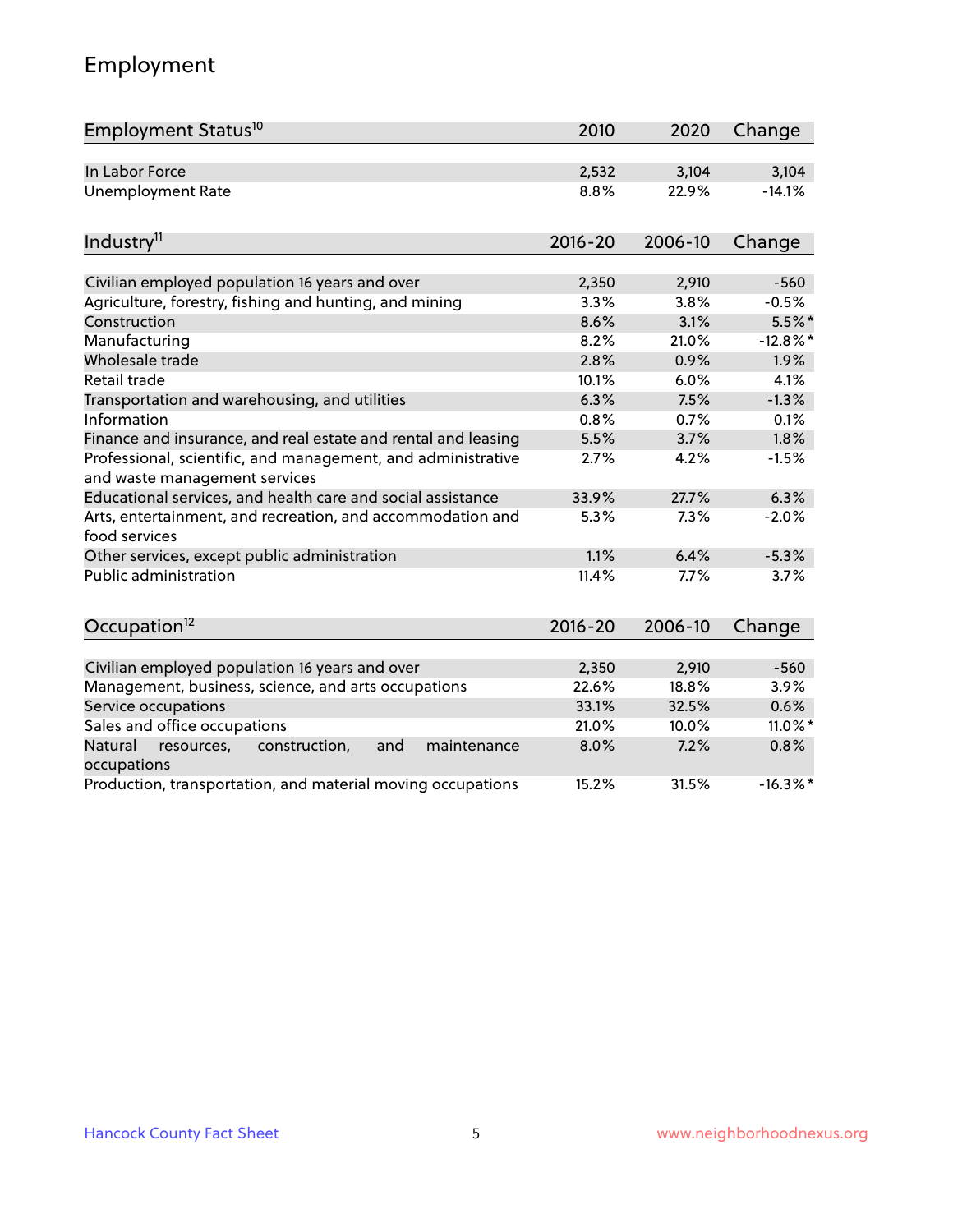# Employment, continued...

| Class of Worker <sup>13</sup>                          | $2016 - 20$ | 2006-10 | Change   |
|--------------------------------------------------------|-------------|---------|----------|
| Civilian employed population 16 years and over         | 2,350       | 2,910   | $-560$   |
| Private wage and salary workers                        | 60.7%       | 66.4%   | $-5.6%$  |
| Government workers                                     | 35.2%       | 30.8%   | 4.4%     |
| Self-employed in own not incorporated business workers | 4.1%        | 2.9%    | 1.2%     |
| Unpaid family workers                                  | 0.0%        | 0.0%    | 0.0%     |
|                                                        |             |         |          |
| Job Flows <sup>14</sup>                                | 2019        | 2010    | Change   |
| Total Jobs in county                                   | 1,312       | 1,177   | 135      |
| Held by residents of county                            | 31.1%       | 46.1%   | $-15.0%$ |
| Held by non-residents of county                        | 68.9%       | 53.9%   | 15.0%    |
|                                                        |             |         |          |
| Jobs by Industry Sector <sup>15</sup>                  | 2019        | 2010    | Change   |
|                                                        |             |         |          |
| Total Jobs in county                                   | 1,312       | 1,177   | 135      |
| <b>Goods Producing sectors</b>                         | 32.4%       | 3.4%    | 29.0%    |
| Trade, Transportation, and Utilities sectors           | 8.7%        | 10.5%   | $-1.8%$  |
| All Other Services sectors                             | 58.9%       | 86.2%   | $-27.2%$ |
| Total Jobs in county held by county residents          | 408         | 543     | $-135$   |
| <b>Goods Producing sectors</b>                         | 17.2%       | 2.8%    | 14.4%    |
| Trade, Transportation, and Utilities sectors           | 12.0%       | 11.6%   | 0.4%     |
| All Other Services sectors                             | 70.8%       | 85.6%   | $-14.8%$ |
|                                                        |             |         |          |
| Jobs by Earnings <sup>16</sup>                         | 2019        | 2010    | Change   |
|                                                        |             |         |          |
| Total Jobs in county                                   | 1,312       | 1,177   | 135      |
| Jobs with earnings \$1250/month or less                | 16.4%       | 29.5%   | $-13.1%$ |
| Jobs with earnings \$1251/month to \$3333/month        | 56.4%       | 55.8%   | 0.6%     |
| Jobs with earnings greater than \$3333/month           | 27.2%       | 14.7%   | 12.5%    |
| Total Jobs in county held by county residents          | 408         | 543     | $-135$   |
| Jobs with earnings \$1250/month or less                | 25.2%       | 47.3%   | $-22.1%$ |
| Jobs with earnings \$1251/month to \$3333/month        | 59.3%       | 42.0%   | $17.3\%$ |
| Jobs with earnings greater than \$3333/month           | 15.4%       | 10.7%   | 4.8%     |
|                                                        |             |         |          |
| Jobs by Age of Worker <sup>17</sup>                    | 2019        | 2010    | Change   |
|                                                        |             |         |          |
| Total Jobs in county                                   | 1,312       | 1,177   | 135      |
| Jobs with workers age 29 or younger                    | 16.2%       | 15.0%   | 1.3%     |
| Jobs with workers age 30 to 54                         | 52.4%       | 60.3%   | $-7.9%$  |
| Jobs with workers age 55 or older                      | 31.3%       | 24.7%   | 6.6%     |
| Total Jobs in county held by county residents          | 408         | 543     | $-135$   |
| Jobs with workers age 29 or younger                    | 14.0%       | 12.3%   | 1.6%     |
| Jobs with workers age 30 to 54                         | 44.4%       | 57.1%   | $-12.7%$ |
| Jobs with workers age 55 or older                      | 41.7%       | 30.6%   | 11.1%    |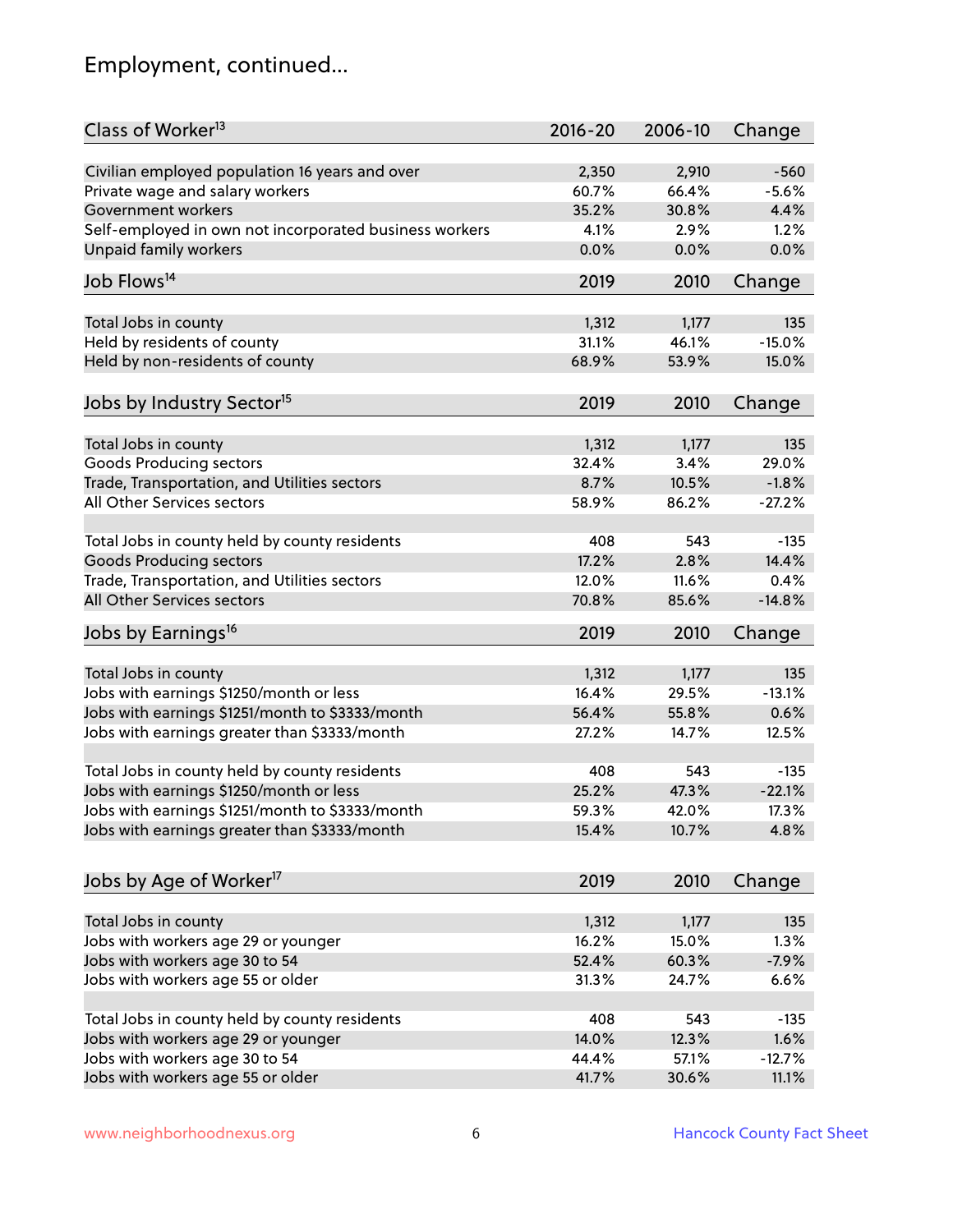#### Education

| Early Learning <sup>18</sup>                        |              |              | 2022         |
|-----------------------------------------------------|--------------|--------------|--------------|
| Licensed Capacity of Early Learning Centers         |              |              | 36           |
| Licenced capacity per 1,000 children ages 0-4       |              |              | 125.4        |
| School Enrollment <sup>19</sup>                     | 2022         | 2010         | Change       |
|                                                     |              |              |              |
| <b>Enrolled in Public School</b>                    | 726          | 1,231        | $-505$       |
| White                                               | 2.2%         | 0.0%         | 2.2%         |
| <b>Black or African-American</b>                    | 95.6%        | 98.6%        | $-3.0%$      |
| Asian<br><b>Native American</b>                     | 0.1%         | 0.0%         | 0.1%         |
| Pacific Islander                                    | 0.3%<br>0.1% | 0.0%         | 0.3%         |
| <b>Biracial or Multi-Racial</b>                     | 0.8%         | 0.0%<br>0.0% | 0.0%<br>0.8% |
|                                                     |              |              |              |
| Hispanic or Latino                                  | 0.8%         | 0.0%         | 0.8%         |
| Georgia Milestones: 3rd Grade Reading <sup>20</sup> |              |              | 2019         |
| <b>Number of Students Tested</b>                    |              |              |              |
|                                                     |              |              | 48           |
| Proficient or Distinguished                         |              |              | 12.5%        |
| Georgia Milestones: 8th Grade Math <sup>21</sup>    |              |              | 2019         |
| <b>Number of Students Tested</b>                    |              |              | 70           |
| Proficient or Distinguished                         |              |              | 8.6%         |
|                                                     |              |              |              |
| Graduation Rates <sup>22</sup>                      | 2021         | 2012         | Change       |
| Cohort                                              | 62           | 89           | $-27$        |
| <b>High School Graduation Rate</b>                  | 87.1%        | 86.5%        | 0.6%         |
|                                                     |              |              |              |
| Educational Attainment <sup>23</sup>                | $2016 - 20$  | 2006-10      | Change       |
| Population 25 years and over                        | 6,842        | 6,702        | 140*         |
| Less than 9th grade                                 | 11.9%        | 16.2%        | $-4.4%$      |
| 9th to 12th grade, no diploma                       | 17.8%        | 17.6%        | 0.2%         |
| High school graduate (includes equivalency)         | 37.5%        | 41.1%        | $-3.5%$      |
| Some college, no degree                             | 16.8%        | 11.7%        | $5.1\%$ *    |
| Associate's degree                                  | 6.7%         | 3.1%         | $3.6\%$ *    |
| Bachelor's degree                                   | 6.9%         | 6.9%         | $-0.1%$      |
| Graduate or professional degree                     | 2.5%         | 3.3%         | $-0.9%$      |
|                                                     |              |              |              |
| Percent high school graduate or higher              | 70.3%        | 66.1%        | 4.2%         |
| Percent bachelor's degree or higher                 | 9.3%         | 10.3%        | $-0.9%$      |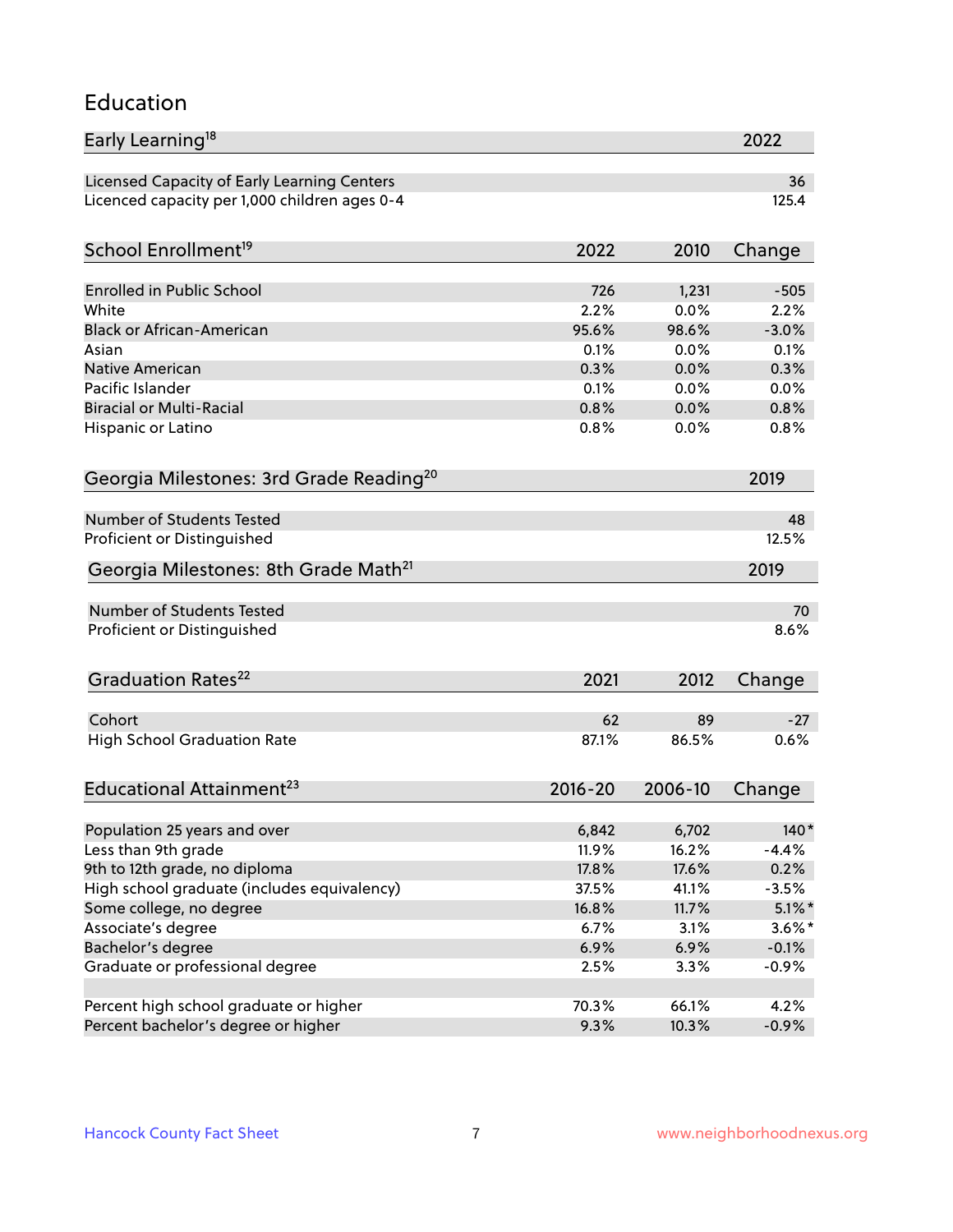#### Housing

| Households by Type <sup>24</sup>                     | 2016-20     | 2006-10       | Change      |
|------------------------------------------------------|-------------|---------------|-------------|
|                                                      |             |               |             |
| <b>Total households</b>                              | 3,072       | 2,907         | 165         |
| Family households (families)                         | 62.8%       | 60.6%         | 2.2%        |
| With own children under 18 years                     | 12.4%       | 24.5%         | $-12.1\%$ * |
| Married-couple family                                | 35.2%       | 23.7%         | $11.5\%$ *  |
| With own children of the householder under 18 years  | 3.7%        | 5.5%          | $-1.9%$     |
| Male householder, no wife present, family            | 4.7%        | 3.9%          | 0.8%        |
| With own children of the householder under 18 years  | 0.0%        | 1.2%          | $-1.2%$     |
| Female householder, no husband present, family       | 23.0%       | 33.1%         | $-10.1\%$ * |
| With own children of the householder under 18 years  | 8.7%        | 17.8%         | $-9.1\%$ *  |
| Nonfamily households                                 | 37.2%       | 39.4%         | $-2.2%$     |
| Householder living alone                             | 34.3%       | 38.4%         | $-4.1%$     |
| 65 years and over                                    | 17.6%       | 13.9%         | 3.7%        |
|                                                      |             |               |             |
| Households with one or more people under 18 years    | 16.3%       | 33.9%         | $-17.6%$    |
| Households with one or more people 65 years and over | 42.2%       | 34.0%         | $8.2\%$ *   |
| Average household size                               | 1.99        | 2.73          | $-0.75*$    |
| Average family size                                  | 2.50        | 3.80          | $-1.31*$    |
|                                                      |             |               |             |
| Housing Occupancy <sup>25</sup>                      | $2016 - 20$ | 2006-10       | Change      |
|                                                      |             |               |             |
| Total housing units                                  | 5,418       | 5,212         | 206         |
| Occupied housing units                               | 56.7%       | 55.8%         | 0.9%        |
| Vacant housing units                                 | 43.3%       | 44.2%         | $-0.9%$     |
| Homeowner vacancy rate                               | 4.9         | 1.1           | $3.9*$      |
| Rental vacancy rate                                  | 4.6         | 9.4           | $-4.9$      |
|                                                      |             |               |             |
| Units in Structure <sup>26</sup>                     | $2016 - 20$ | 2006-10       | Change      |
| Total housing units                                  | 5,418       | 5,212         | 206         |
| 1-unit, detached                                     | 54.4%       | 59.7%         | $-5.3%$     |
| 1-unit, attached                                     | 0.4%        | 0.5%          | $-0.1%$     |
| 2 units                                              | 1.5%        | 0.2%          | $1.3\%$ *   |
| 3 or 4 units                                         | 1.3%        | 0.3%          | $1.0\%$ *   |
| 5 to 9 units                                         | 0.4%        | 2.5%          | $-2.1\%$ *  |
| 10 to 19 units                                       | 0.1%        | 0.7%          | $-0.6%$     |
|                                                      |             |               |             |
| 20 or more units<br>Mobile home                      | 2.2%        | 0.8%<br>35.4% | $1.4\%$ *   |
| Boat, RV, van, etc.                                  | 39.7%       |               | 4.3%        |
|                                                      | 0.0%        | 0.0%          | 0.0%        |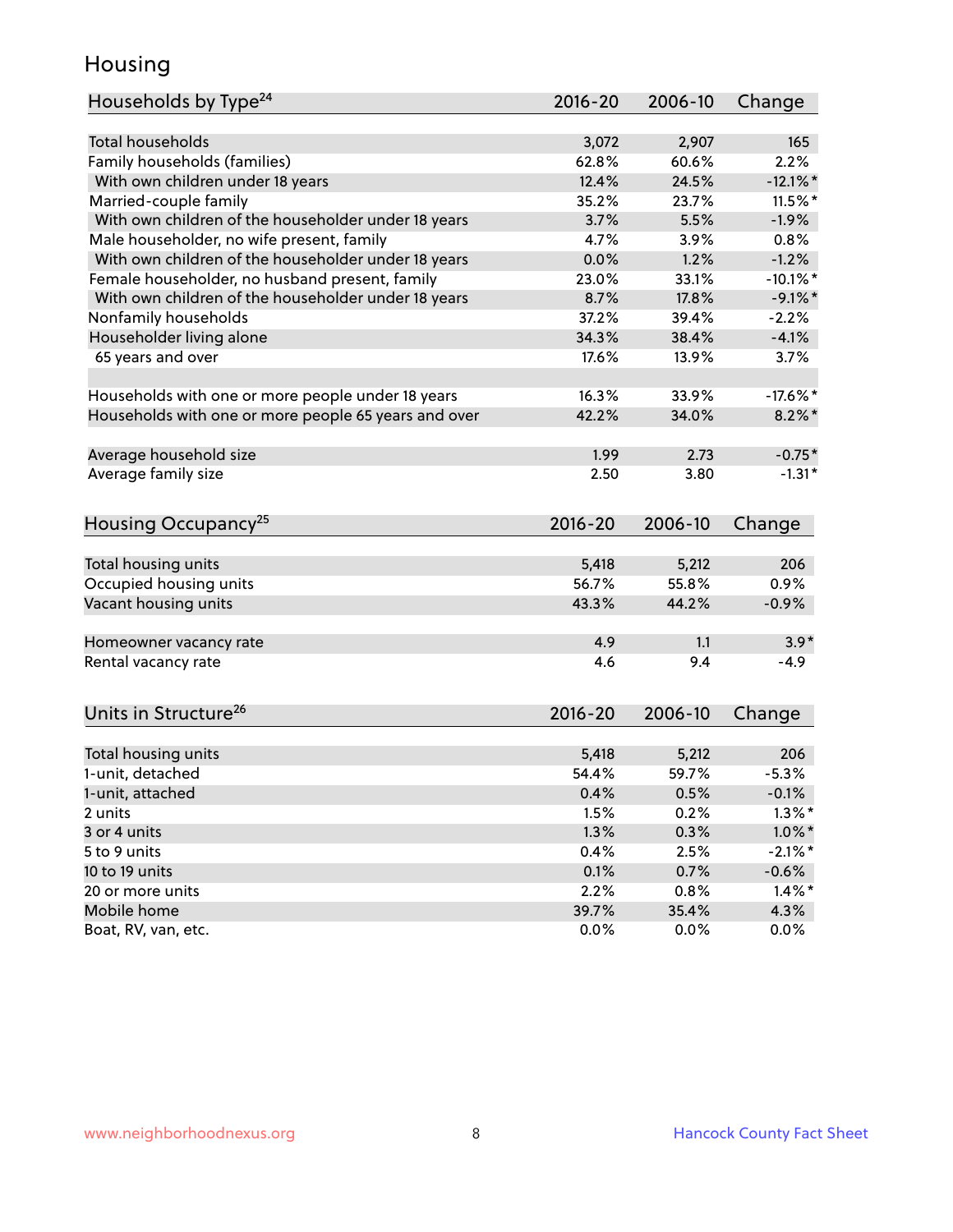# Housing, Continued...

| Year Structure Built <sup>27</sup>             | 2016-20        | 2006-10        | Change                |
|------------------------------------------------|----------------|----------------|-----------------------|
|                                                |                |                |                       |
| Total housing units<br>Built 2014 or later     | 5,418<br>0.3%  | 5,212<br>(X)   | 206<br>(X)            |
| Built 2010 to 2013                             | 0.2%           | (X)            | (X)                   |
| Built 2000 to 2009                             | 15.2%          | 10.3%          | 4.9%*                 |
| Built 1990 to 1999                             | 32.0%          | 24.5%          | $7.5\%$ *             |
| Built 1980 to 1989                             | 19.5%          | 15.3%          | 4.1%                  |
| Built 1970 to 1979                             | 14.0%          | 19.2%          |                       |
| Built 1960 to 1969                             | 5.3%           | 8.7%           | $-5.3\%$ *<br>$-3.3%$ |
|                                                | 5.7%           |                | $-1.8%$               |
| Built 1950 to 1959<br>Built 1940 to 1949       | 2.5%           | 7.5%<br>2.5%   | $-0.0%$               |
|                                                | 5.3%           |                | $-6.6\%$ *            |
| Built 1939 or earlier                          |                | 11.9%          |                       |
| Housing Tenure <sup>28</sup>                   | $2016 - 20$    | 2006-10        | Change                |
| Occupied housing units                         | 3,072          | 2,907          | 165                   |
| Owner-occupied                                 | 73.4%          | 75.5%          | $-2.1%$               |
| Renter-occupied                                | 26.6%          | 24.5%          | 2.1%                  |
|                                                |                |                |                       |
| Average household size of owner-occupied unit  | 1.94           | 2.73           | $-0.79*$              |
| Average household size of renter-occupied unit | 2.10           | 2.74           | $-0.64$               |
| Residence 1 Year Ago <sup>29</sup>             | 2016-20        | 2006-10        | Change                |
|                                                |                |                |                       |
| Population 1 year and over                     | 8,492          | 9,529          | $-1,037*$             |
| Same house                                     | 88.3%          | 90.3%          | $-2.0%$               |
| Different house in the U.S.                    | 11.7%          | 9.7%           | 1.9%                  |
| Same county                                    | 0.7%           | 2.8%           | $-2.2%$               |
| Different county                               | 11.0%          | 6.9%           | 4.1%                  |
| Same state                                     | 10.2%          | 6.1%           | $4.1\%$ *             |
| Different state                                | 0.8%           | 0.9%           | $-0.0%$               |
| Abroad                                         | 0.1%           | 0.0%           | 0.1%                  |
| Value of Housing Unit <sup>30</sup>            | 2016-20        | 2006-10        | Change                |
| Owner-occupied units                           | 2,254          | 2,194          | 60                    |
| Less than \$50,000                             | 36.4%          | 32.5%          | 3.8%                  |
| \$50,000 to \$99,999                           | 23.8%          | 32.4%          | $-8.6%$               |
| \$100,000 to \$149,999                         | 5.4%           | 13.4%          | $-8.0\%$ *            |
| \$150,000 to \$199,999                         | 7.9%           | 7.4%           | 0.6%                  |
| \$200,000 to \$299,999                         | 15.7%          | 6.0%           | $9.8\%$ *             |
| \$300,000 to \$499,999                         | 8.0%           | 4.4%           | 3.7%                  |
| \$500,000 to \$999,999                         | 2.0%           | 3.9%           | $-1.9%$               |
|                                                |                |                |                       |
| \$1,000,000 or more<br>Median (dollars)        | 0.6%<br>80,400 | 0.0%<br>73,800 | 0.6%<br>6,600         |
|                                                |                |                |                       |
| Mortgage Status <sup>31</sup>                  | $2016 - 20$    | 2006-10        | Change                |
| Owner-occupied units                           | 2,254          | 2,194          | 60                    |
| Housing units with a mortgage                  | 45.7%          | 46.2%          | $-0.5%$               |
| Housing units without a mortgage               | 54.3%          | 53.8%          | 0.5%                  |
|                                                |                |                |                       |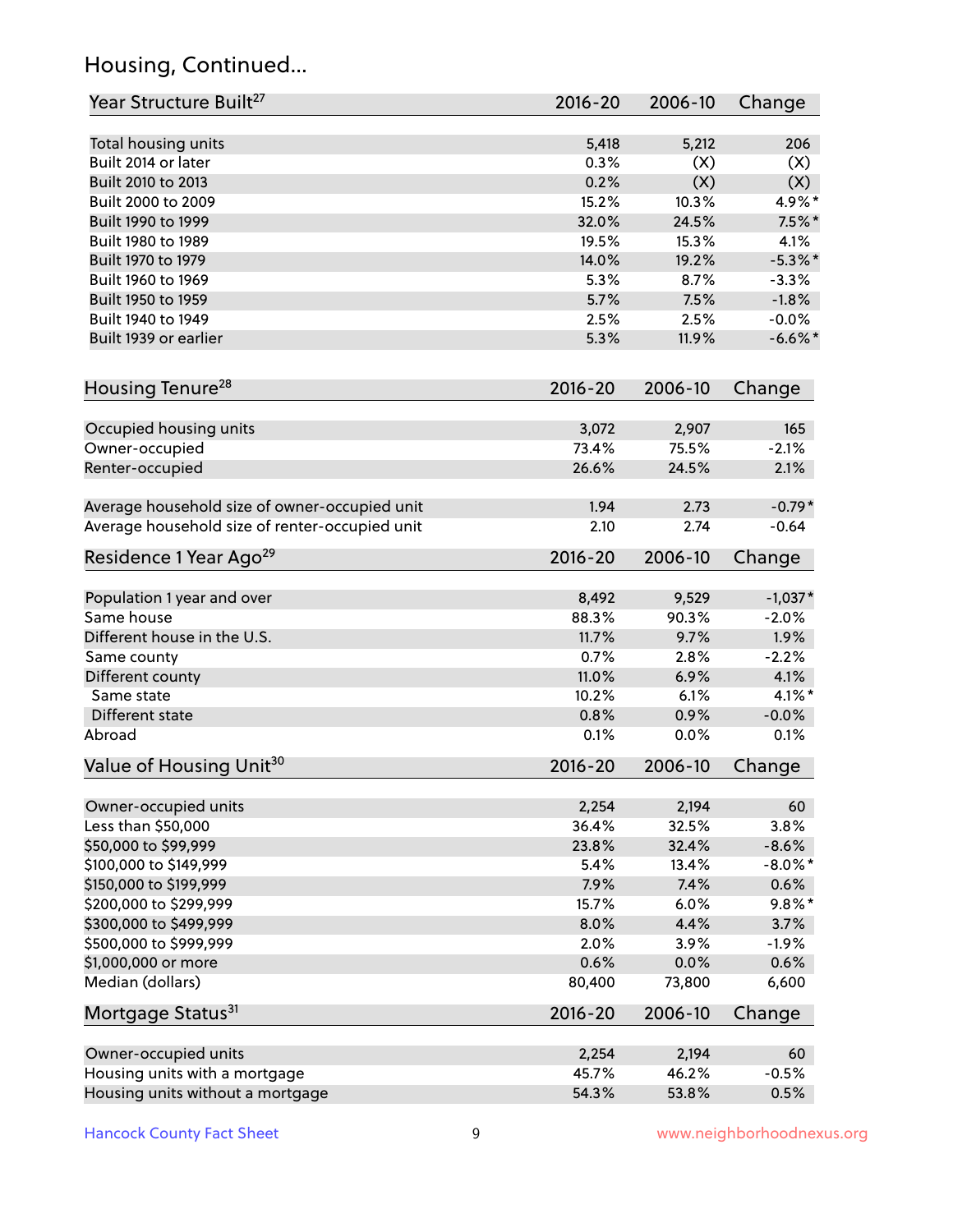# Housing, Continued...

| Selected Monthly Owner Costs <sup>32</sup>                                            | 2016-20                 | 2006-10 | Change      |
|---------------------------------------------------------------------------------------|-------------------------|---------|-------------|
| Housing units with a mortgage                                                         | 1,029                   | 1,013   | 16          |
| Less than \$300                                                                       | 0.0%                    | 0.0%    | 0.0%        |
| \$300 to \$499                                                                        | 1.0%                    | 2.5%    | $-1.5%$     |
| \$500 to \$999                                                                        | 41.2%                   | 60.0%   | $-18.8\%$ * |
| \$1,000 to \$1,499                                                                    | 26.0%                   | 24.4%   | 1.7%        |
| \$1,500 to \$1,999                                                                    | 18.6%                   | 7.9%    | 10.7%*      |
| \$2,000 to \$2,999                                                                    | 12.0%                   | 4.1%    | 7.8%        |
| \$3,000 or more                                                                       | 1.3%                    | 1.1%    | 0.2%        |
| Median (dollars)                                                                      | 1,147                   | 915     | $232*$      |
|                                                                                       |                         |         |             |
| Housing units without a mortgage                                                      | 1,225                   | 1,181   | 44          |
| Less than \$150                                                                       | 0.9%                    | 6.9%    | $-6.0%$     |
| \$150 to \$249                                                                        | 9.7%                    | 15.7%   | $-6.0%$     |
| \$250 to \$349                                                                        | 29.1%                   | 17.2%   | 11.9%*      |
| \$350 to \$499                                                                        | 35.1%                   | 30.4%   | 4.7%        |
| \$500 to \$699                                                                        | 18.4%                   | 26.8%   | $-8.4%$     |
| \$700 or more                                                                         | 6.8%                    | 3.0%    | 3.8%        |
| Median (dollars)                                                                      | 390                     | 412     | $-22$       |
| Selected Monthly Owner Costs as a Percentage of<br>Household Income <sup>33</sup>     | $2016 - 20$             | 2006-10 | Change      |
| Housing units with a mortgage (excluding units where<br>SMOCAPI cannot be computed)   | 1,029                   | 993     | 36          |
| Less than 20.0 percent                                                                | 34.0%                   | 10.8%   | 23.2%*      |
| 20.0 to 24.9 percent                                                                  | 5.9%                    | 12.4%   | $-6.5%$     |
| 25.0 to 29.9 percent                                                                  | 8.3%                    | 6.3%    | 1.9%        |
| 30.0 to 34.9 percent                                                                  | 7.7%                    | 10.2%   | $-2.5%$     |
| 35.0 percent or more                                                                  | 44.1%                   | 60.3%   | $-16.2%$    |
| Not computed                                                                          | $\pmb{0}$               | 20      | $-20$       |
| Housing unit without a mortgage (excluding units where<br>SMOCAPI cannot be computed) | 1,221                   | 1,113   | 108         |
| Less than 10.0 percent                                                                | 35.6%                   | 26.3%   | 9.3%        |
| 10.0 to 14.9 percent                                                                  | 21.9%                   | 11.5%   | 10.4%*      |
| 15.0 to 19.9 percent                                                                  | 14.8%                   | 15.0%   | $-0.2%$     |
| 20.0 to 24.9 percent                                                                  | 11.5%                   | 12.1%   | $-0.6%$     |
| 25.0 to 29.9 percent                                                                  | 2.9%                    | 7.3%    | $-4.4%$     |
| 30.0 to 34.9 percent                                                                  | 1.4%                    | 1.4%    | $-0.0%$     |
| 35.0 percent or more                                                                  | 11.8%                   | 26.3%   | $-14.5%$ *  |
| Not computed                                                                          | $\overline{\mathbf{4}}$ | 68      | $-64$       |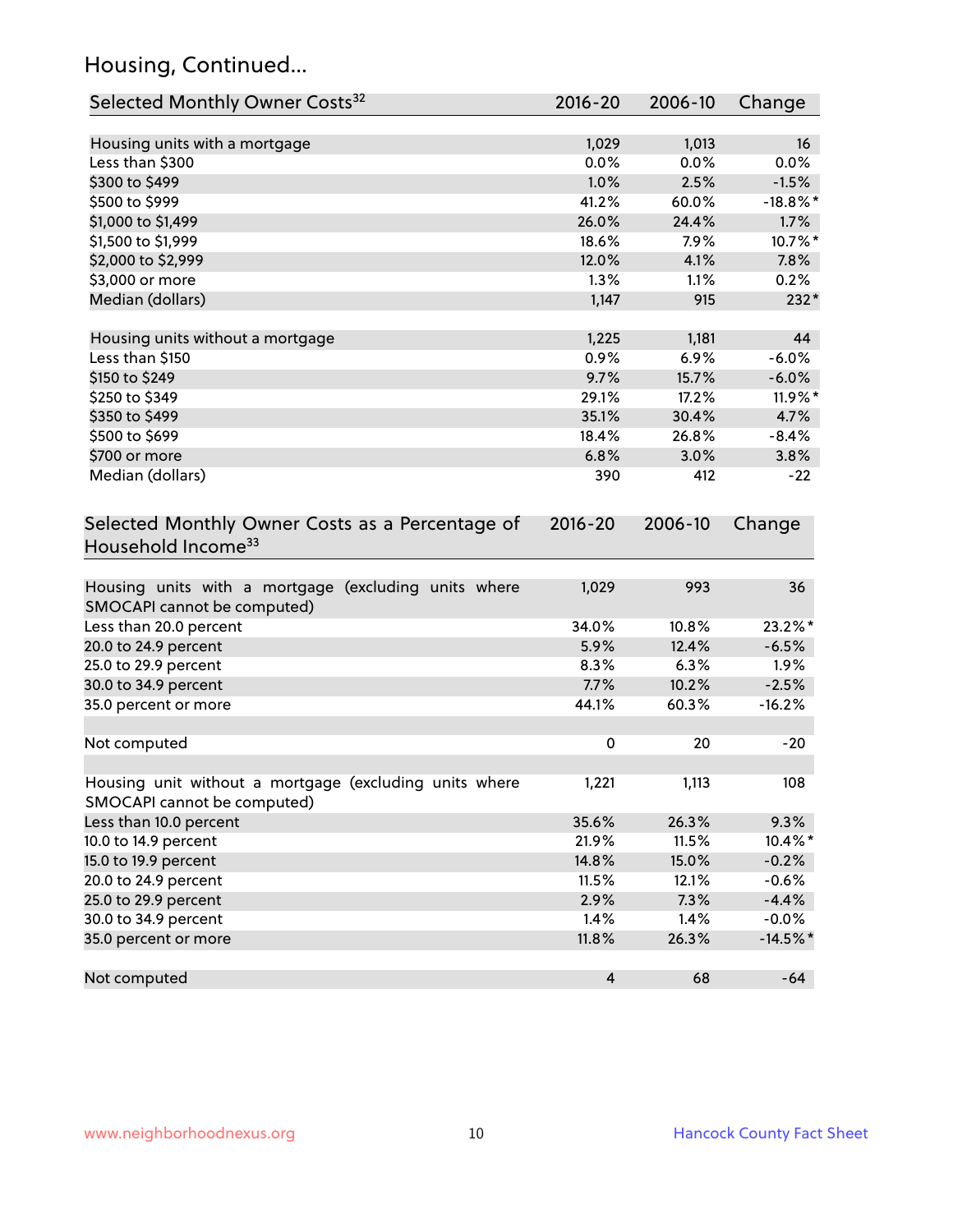# Housing, Continued...

| Gross Rent <sup>34</sup>                                     | 2016-20     | 2006-10 | Change     |
|--------------------------------------------------------------|-------------|---------|------------|
|                                                              |             |         |            |
| Occupied units paying rent                                   | 714         | 627     | 87         |
| Less than \$200                                              | 4.2%        | 15.2%   | $-10.9%$   |
| \$200 to \$499                                               | 31.1%       | 18.5%   | 12.6%      |
| \$500 to \$749                                               | 18.9%       | 45.5%   | $-26.5%$ * |
| \$750 to \$999                                               | 34.2%       | 18.0%   | 16.2%      |
| \$1,000 to \$1,499                                           | 11.6%       | 2.9%    | 8.8%       |
| \$1,500 to \$1,999                                           | 0.0%        | 0.0%    | 0.0%       |
| \$2,000 or more                                              | 0.0%        | 0.0%    | 0.0%       |
| Median (dollars)                                             | 689         | 635     | 54         |
|                                                              |             |         |            |
| No rent paid                                                 | 104         | 86      | 18         |
|                                                              |             |         |            |
| Gross Rent as a Percentage of Household Income <sup>35</sup> | $2016 - 20$ | 2006-10 | Change     |
|                                                              |             |         |            |
| Occupied units paying rent (excluding units where GRAPI      | 656         | 627     | 29         |
| cannot be computed)                                          |             |         |            |
| Less than 15.0 percent                                       | 16.3%       | 6.7%    | 9.6%       |
| 15.0 to 19.9 percent                                         | 9.5%        | 11.3%   | $-1.9%$    |
| 20.0 to 24.9 percent                                         | 1.1%        | 13.2%   | $-12.2%$   |
| 25.0 to 29.9 percent                                         | 0.9%        | 14.4%   | $-13.4%$   |
| 30.0 to 34.9 percent                                         | 21.8%       | 4.3%    | 17.5%*     |
| 35.0 percent or more                                         | 50.5%       | 50.1%   | 0.4%       |
|                                                              |             |         |            |

| Not computed |  |  |
|--------------|--|--|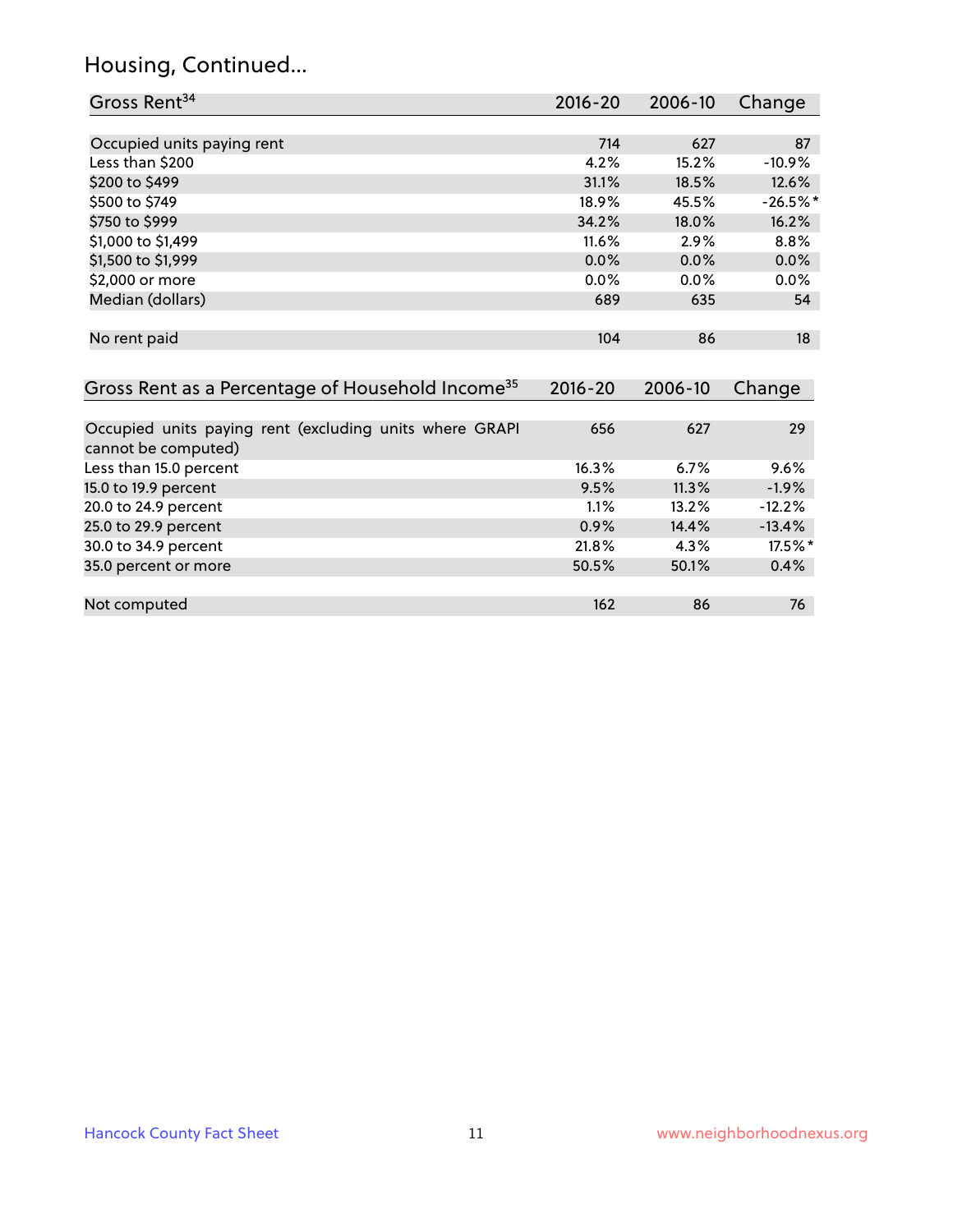# Community Involvement

| Voter Registration and Turnout <sup>36</sup> | 2020  |
|----------------------------------------------|-------|
|                                              |       |
| Active registered voters                     | 5,840 |
| Number voted in Presidential election        | 4.134 |
| Percent voted in Presidential election       | 70.8% |

#### Transportation

| Commuting to Work <sup>37</sup>           | 2016-20     | 2006-10 | Change      |
|-------------------------------------------|-------------|---------|-------------|
|                                           |             |         |             |
| Workers 16 years and over                 | 2,293       | 2,866   | $-573*$     |
| Car, truck, or van - drove alone          | 86.6%       | 67.8%   | 18.8%*      |
| Car, truck, or van - carpooled            | 5.0%        | 20.0%   | $-15.0\%$ * |
| Public transportation (excluding taxicab) | $0.0\%$     | 10.3%   | $-10.3%$    |
| Walked                                    | 0.0%        | 1.0%    | $-1.0%$     |
| Other means                               | 0.6%        | 0.1%    | $0.5%$ *    |
| Worked at home                            | 7.9%        | 0.9%    | $7.0\%$ *   |
|                                           |             |         |             |
| Mean travel time to work (minutes)        | 28.5        | 26.5    | 2.1         |
|                                           |             |         |             |
| Vehicles Available <sup>38</sup>          | $2016 - 20$ | 2006-10 | Change      |
|                                           |             |         |             |
| Occupied housing units                    | 3,072       | 2,907   | 165         |
| No vehicles available                     | 12.8%       | 16.9%   | $-4.1%$     |
| 1 vehicle available                       | 33.0%       | 46.9%   | $-13.9\%$ * |
| 2 vehicles available                      | 31.3%       | 22.4%   | $8.9\%*$    |
| 3 or more vehicles available              | 23.0%       | 13.8%   | 9.2%        |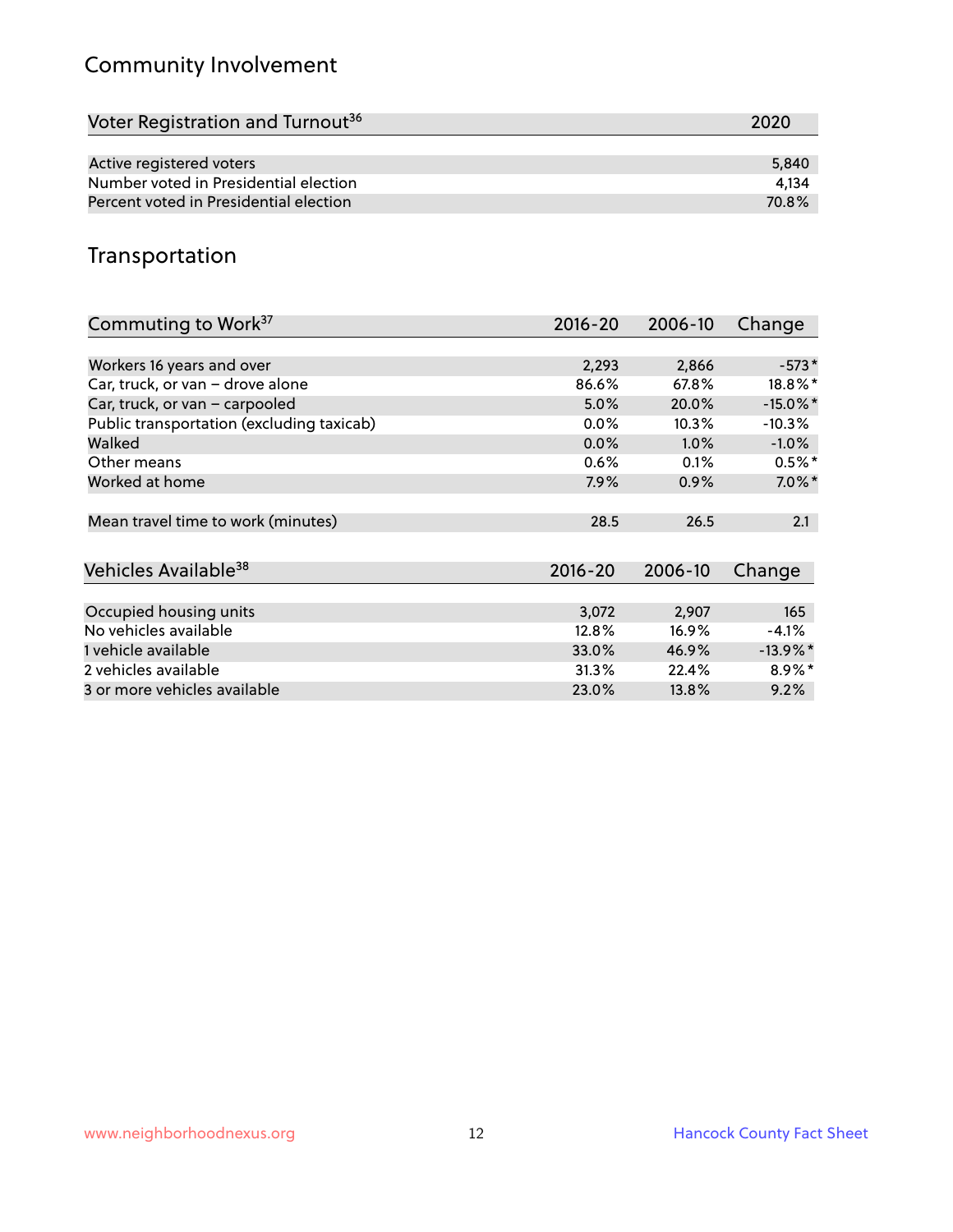#### Health

| Health Insurance coverage <sup>39</sup> | 2016-20 |
|-----------------------------------------|---------|
|-----------------------------------------|---------|

| Civilian Noninstitutionalized Population                | 6,104 |
|---------------------------------------------------------|-------|
| With health insurance coverage                          | 87.4% |
| With private health insurance coverage                  | 55.8% |
| With public health coverage                             | 47.3% |
| No health insurance coverage                            | 12.6% |
| Civilian Noninstitutionalized Population Under 19 years | 986   |
| No health insurance coverage                            | 9.9%  |
| Civilian Noninstitutionalized Population 19 to 64 years | 3,267 |
| In labor force:                                         | 2,134 |
| Employed:                                               | 2,083 |
| With health insurance coverage                          | 85.5% |
| With private health insurance coverage                  | 13.7% |
| With public coverage                                    | 5.5%  |
| No health insurance coverage                            | 14.5% |
| Unemployed:                                             | 51    |
| With health insurance coverage                          | 41.2% |
| With private health insurance coverage                  | 13.7% |
| With public coverage                                    | 27.5% |
| No health insurance coverage                            | 58.8% |
| Not in labor force:                                     | 1,133 |
| With health insurance coverage                          | 70.1% |
| With private health insurance coverage                  | 52.4% |
| With public coverage                                    | 31.6% |
| No health insurance coverage                            | 29.9% |

| <b>Health Factors</b>                                                                   | <b>Most Recent</b> |
|-----------------------------------------------------------------------------------------|--------------------|
|                                                                                         |                    |
| Premature Death (YPLL before age 75 per 100,000 population, age-adjusted) <sup>40</sup> | 14,475.6           |
| Average number of Physically Unhealthy Days <sup>41</sup>                               | 5.7                |
| Average number of Mentally Unhealthy Days <sup>42</sup>                                 | 5.7                |

| Low Birthweight Births <sup>43</sup>                             | $17.0\%$ |
|------------------------------------------------------------------|----------|
| Diabetes Prevalence <sup>44</sup>                                | $17.6\%$ |
| HIV Prevalence (per 100,000 population) <sup>45</sup>            | 461.7    |
| Rate, Deduplicated ER Visits for Asthma, Ages 0-17 <sup>46</sup> | 1.625.3  |